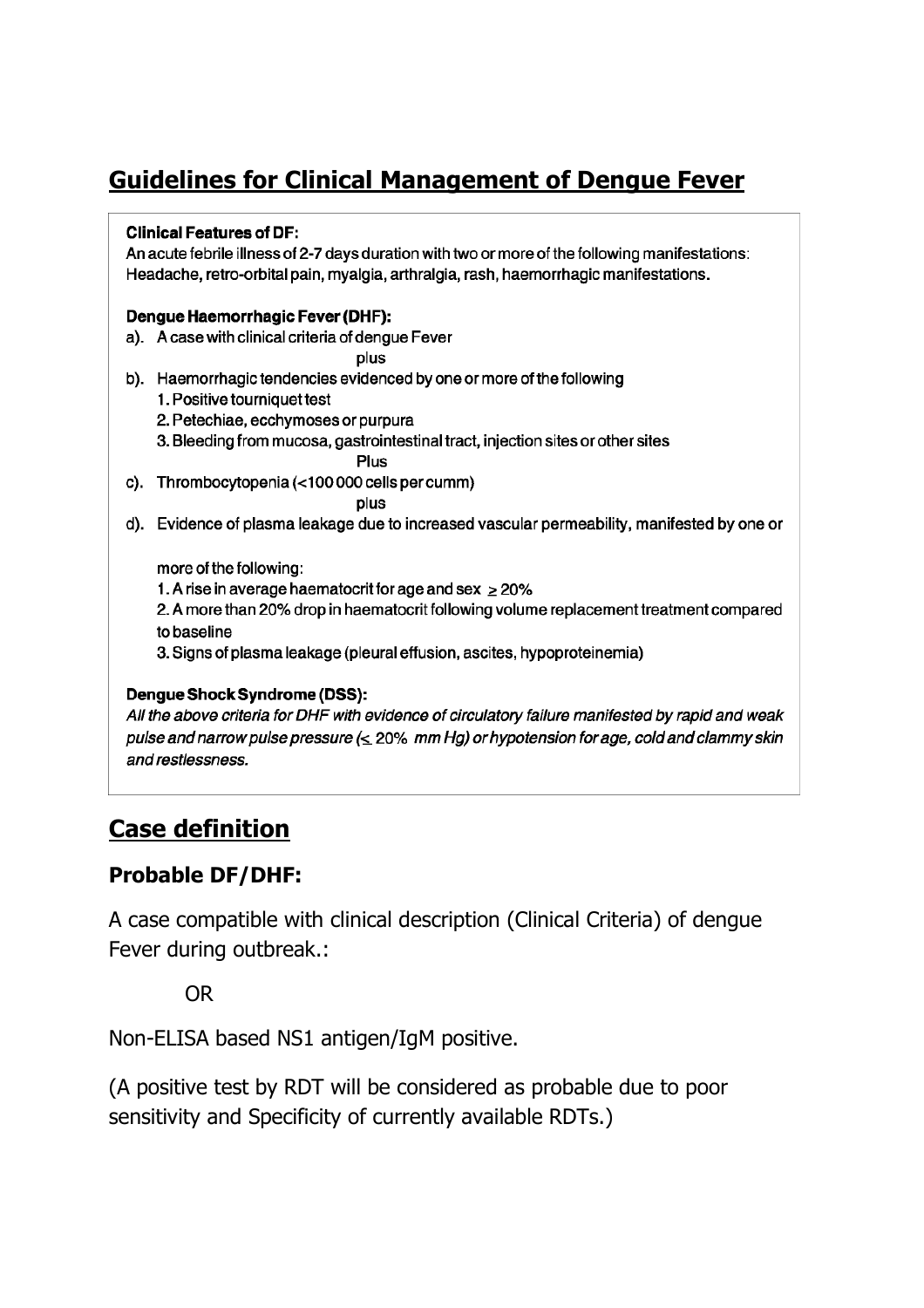## Confirmed dengue Fever:

A case compatible with the clinical description of dengue fever with at least one of the following

- Isolation of the dengue virus (Virus culture +VE) from serum, plasma, leucocytes.
- Demonstration of IgM antibody titre by ELISA positive in single serum sample.
- Demonstration of dengue virus antigen in serum sample by NS1 -ELISA.
- IgG seroconversion in paired sera after 2 weeks with Four fold increase of IgG titre.
- Detection of viral nucleic acid by polymerase chain reaction (PCR).

## Clinical Management

Approach to clinical management of dengue Fever may vary depending on severity of illness. The patients who have simple fever without any danger signs or complications may be managed with symptomatic approach. Those who have warning signs and symptoms should be closely monitored for progression of disease. The patients with grade III and IV of DHF, significant bleeding or involvement of various organs require aggressive management to reduce morbidity and mortality. Patient may develop complications during later stage of fever (defervescence) or afebrile phase, where clinician should be careful to look for danger signs and signs of fluid overload.

## Management of dengue Fever (DF)

Management of dengue fever is symptomatic and supportive

- 1. Bed rest is advisable during the acute phase.
- 2. Use cold/tepid sponging to keep temperature below 38.5° C.
- 3. Antipyretics may be used to lower the body temperature.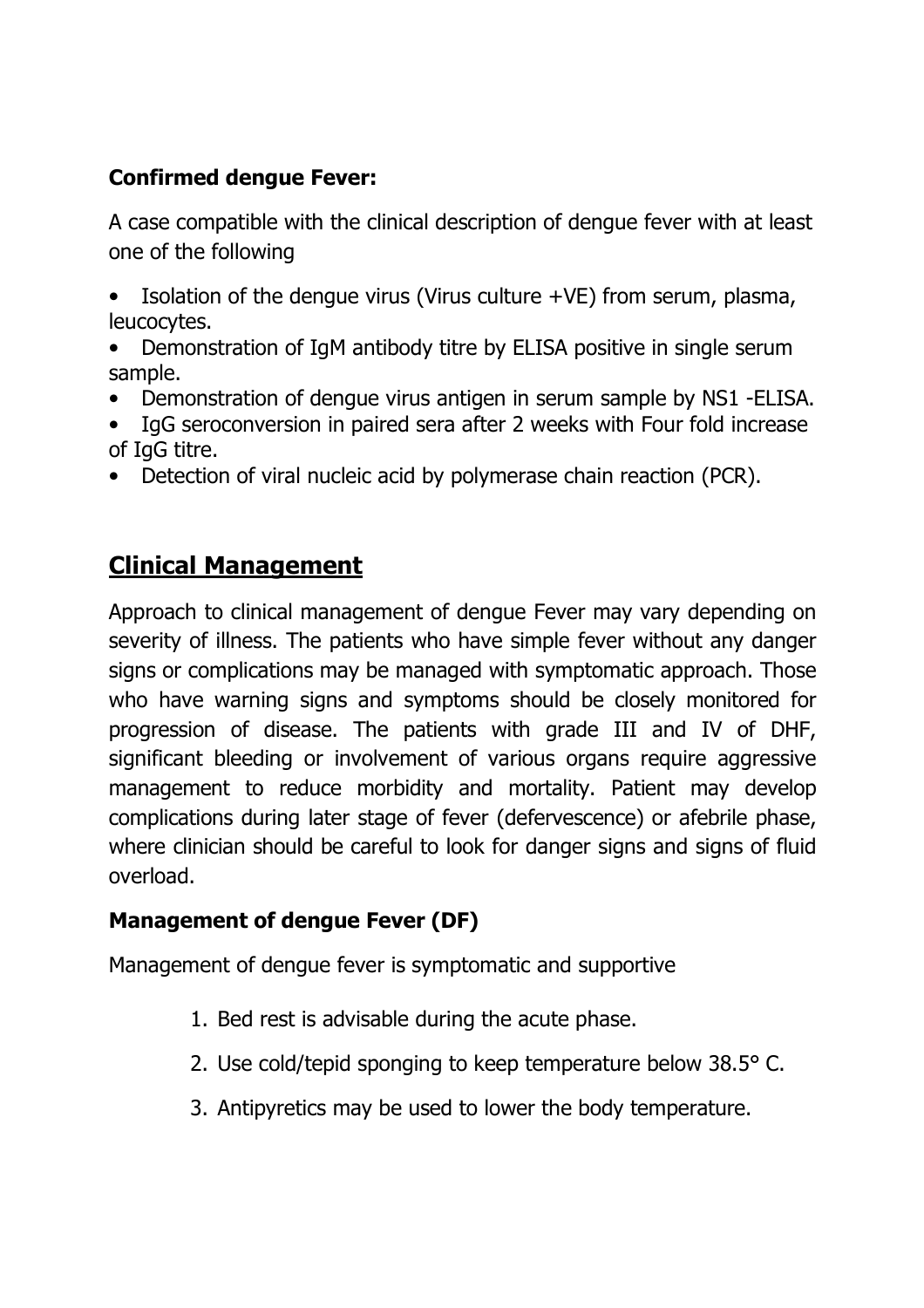- 4. Aspirin/NSAIDS like Ibuprofen, etc should be avoided since it may cause gastritis, vomiting, acidosis, platelet dysfunction and severe bleeding. Paracetamol is preferable in the doses given below:
- $\bullet$  1-2 years: 60 -120 mg/dose
- 3-6 years: 120 mg/dose
- 7-12 years: 240 mg/dose
- Adult : 500 mg/dose

Note: In children the dose of paracetamol is calculated as per 10 mg/Kg body weight per dose. Paracetamol dose can be repeated at the intervals of 6 hrs depending upon fever and body ache.

- 5. Oral fluid and electrolyte therapy is recommended for patients with excessive sweating or vomiting.
- 6. Patients should be monitored for 24 to 48 hours after they become afebrile for development of complications.

## Note:

- $\triangleright$  The fluid replacement should be just sufficient to maintain effective circulation during the period of plasma leakage.
- $\triangleright$  The recommended intravenous fluids are Normal saline, Ringers Lactate or 5% DNS.
- $\triangleright$  One should keep a watch for Urine output, liver size and signs of pulmonary oedema. Hypervolumea is a common complication.
- $\triangleright$  Normally intravenous fluids are not required beyond 36 to 48 hrs.
- $\triangleright$  Remember that ONE ML is equal to 15 DROPS. In case of micro drip system, one ml is equal to 60 drops. (if needed adjust fluid speed in drops according to equipment used).
- $\triangleright$  It is advised to start with one bottle of 500 ml initially, and order more as and when required. The decision about the speed of IV fluid